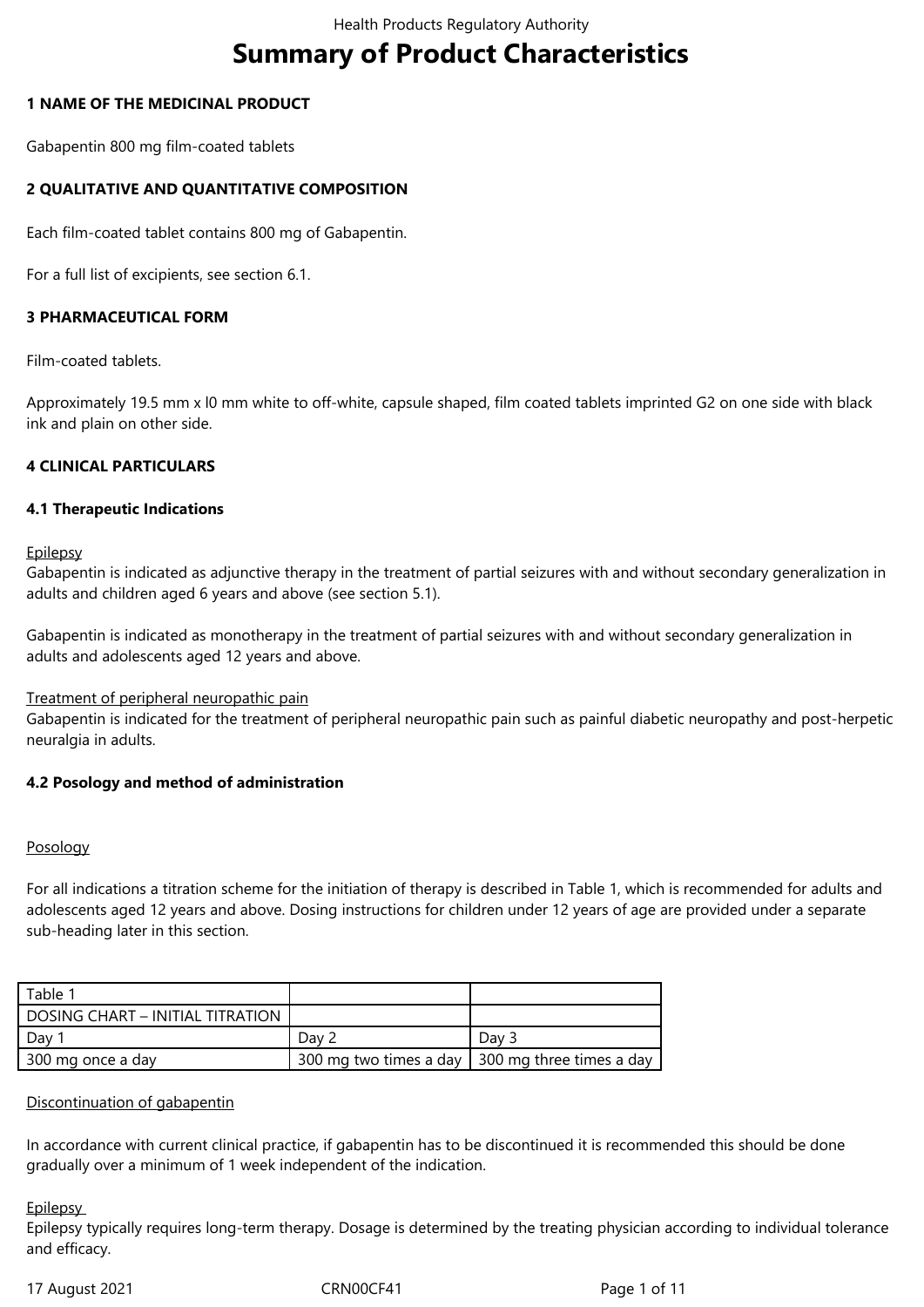# *Adults and adolescents:*

In clinical trials, the effective dosing range was 900 to 3600 mg/day. Therapy may be initiated by titrating the dose as described in Table 1 or by administering 300 mg three times a day (TID) on Day 1. Thereafter, based on individual patient response and tolerability, the dose can be further increased in 300 mg/day increments every 2-3 days up to a maximum dose of 3600 mg/day. Slower titration of gabapentin dosage may be appropriate for individual patients. The minimum time to reach a dose of 1800 mg/day is one week, to reach 2400 mg/day is a total of 2 weeks, and to reach 3600 mg/day is a total of 3 weeks. Dosages up to 4800 mg/day have been well tolerated in long-term open-label clinical studies. The total daily dose should be divided in three single doses, the maximum time interval between the doses should not exceed 12 hours to prevent breakthrough convulsions.

## *Children aged 6 years and above:*

The starting dose should range from 10 to 15 mg/kg/day and the effective dose is reached by upward titration over a period of approximately three days. The effective dose of gabapentin in children aged 6 years and older is 25 to 35 mg/kg/day. Dosages up to 50 mg/kg/day have been well tolerated in a long-term clinical study. The total daily dose should be divided in three single doses, the maximum time interval between doses should not exceed 12 hours.

It is not necessary to monitor gabapentin plasma concentrations to optimize gabapentin therapy. Further, gabapentin may be used in combination with other antiepileptic medicinal products without concern for alteration of the plasma concentrations of gabapentin or serum concentrations of other antiepileptic medicinal products.

## Peripheral neuropathic pain

### *Adults*

The therapy may be initiated by titrating the dose as described in Table 1. Alternatively, the starting dose is 900 mg/day given as three equally divided doses. Thereafter, based on individual patient response and tolerability, the dose can be further increased in 300 mg/day increments every 2-3 days up to a maximum dose of 3600 mg/day. Slower titration of gabapentin dosage may be appropriate for individual patients. The minimum time to reach a dose of 1800 mg/day is one week, to reach 2400 mg/day is a total of 2 weeks, and to reach 3600 mg/day is a total of 3 weeks.

In the treatment of peripheral neuropathic pain such as painful diabetic neuropathy and post-herpetic neuralgia, efficacy and safety have not been examined in clinical studies for treatment periods longer than 5 months. If a patient requires dosing longer than 5 months for the treatment of peripheral neuropathic pain, the treating physician should assess the patient's clinical status and determine the need for additional therapy.

# Instruction for all areas of indication

In patients with poor general health, i.e., low body weight, after organ transplantation etc., the dose should be titrated more slowly, either by using smaller dosage strengths or longer intervals between dosage increases.

### Elderly (over 65 years of age)

Elderly patients may require dosage adjustment because of declining renal function with age (see Table 2). Somnolence, peripheral oedema and asthenia may be more frequent in elderly patients.

# Renal impairment

Dosage adjustment is recommended in patients with compromised renal function as described in Table 2 and/or those undergoing haemodialysis. Gabapentin 100 mg capsules can be used to follow dosing recommendations for patients with renal insufficiency.

| Table 2                                                |                                        |
|--------------------------------------------------------|----------------------------------------|
| DOSAGE OF GABAPENTIN IN ADULTS BASED ON RENAL FUNCTION |                                        |
| Creatinine Clearance (ml/min)                          | Total Daily Dose <sup>a</sup> (mg/day) |
| 80                                                     | 900-3600                               |
| 50-79                                                  | 600-1800                               |
| $30 - 49$                                              | 300-900                                |
| $15 - 29$                                              | $150^{\mathrm{b}}$ -600                |
| $\overline{<15^{\circ}}$                               | $150^{\rm b}$ -300                     |

a. Total daily dose should be administered as three divided doses. Reduced dosages are for patients with renal impairment (creatinine clearance < 79 ml/min).

b. The 150 mg daily dose to be administered as 300 mg every other day.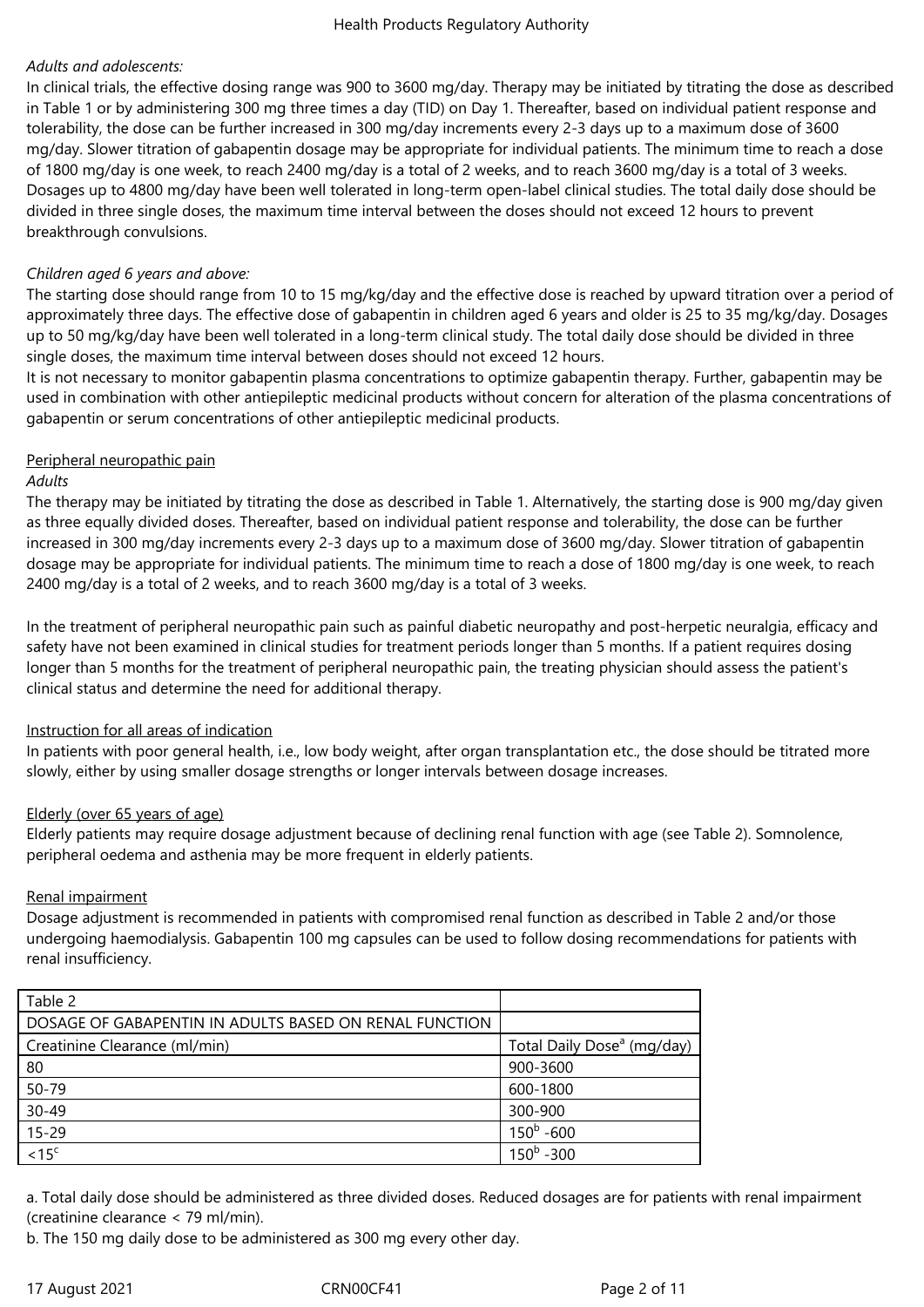c. For patients with creatinine clearance <15 ml/min, the daily dose should be reduced in proportion to creatinine clearance (e.g., patients with a creatinine clearance of 7.5 ml/min should receive one-half the daily dose that patients with a creatinine clearance of 15 ml/min receive).

# Use in patients undergoing haemodialysis

For anuric patients undergoing haemodialysis who have never received gabapentin, a loading dose of 300 to 400 mg, then 200 to 300 mg of gabapentin following each 4 hours of haemodialysis, is recommended. On dialysis-free days, there should be no treatment with gabapentin.

For renally impaired patients undergoing haemodialysis, the maintenance dose of gabapentin should be based on the dosing recommendations found in Table 2. In addition to the maintenance dose, an additional 200 to 300 mg dose following each 4-hour haemodialysis treatment is recommended.

Method of administration For oral use.

Gabapentin can be given with or without food and should be swallowed whole with sufficient fluid-intake (e.g. a glass of water).

## **4.3 Contraindications**

Hypersensitivity to the active substance or to any of the excipients listed in section 6.1.

## **4.4 Special warnings and precautions for use**

### Anaphylaxis

Gabapentin can cause anaphylaxis. Signs and symptoms in reported cases have included difficulty breathing, swelling of the lips, throat, and tongue, and hypotension requiring emergency treatment. Patients should be instructed to discontinue gabapentin and seek immediate medical care should they experience signs or symptoms of anaphylaxis (see section 4.8).

### Suicidal ideation and behavior

Suicidal ideation and behavior have been reported in patients treated with anti-epileptic agents in several indications. A meta-analysis of randomised placebo controlled trials of anti-epileptic drugs has also shown a small increased risk of suicidal ideation and behaviour. The mechanism of this risk is not known and the available data do not exclude the possibility of an increased risk for gabapentin.

Therefore patients should be monitored for signs of suicidal ideation and behavior and appropriate treatment should be considered. Patients (and caregivers of patients) should be advised to seek medical advice should signs of suicidal ideation or behaviour emerge.

### Acute pancreatitis

If a patient develops acute pancreatitis under treatment with gabapentin, discontinuation of gabapentin should be considered (see section 4.8).

### Seizures

Although there is no evidence of rebound seizures with gabapentin, abrupt withdrawal of anticonvulsant agents in epileptic patients may precipitate status epilepticus (see section 4.2).

As with other antiepileptic medicinal products, some patients may experience an increase in seizure frequency or the onset of new types of seizures with gabapentin.

As with other anti-epileptics, attempts to withdraw concomitant anti-epileptics in treatment refractory patients on more than one anti-epileptic, in order to reach gabapentin monotherapy have a low success rate.

Gabapentin is not considered effective against primary generalized seizures such as absences and may aggravate these seizures in some patients. Therefore, gabapentin should be used with caution in patients with mixed seizures including absences.

Gabapentin treatment has been associated with dizziness and somnolence, which could increase the occurrence of accidental injury (fall). There have also been post marketing reports of loss of consciousness, confusion and mental impairment.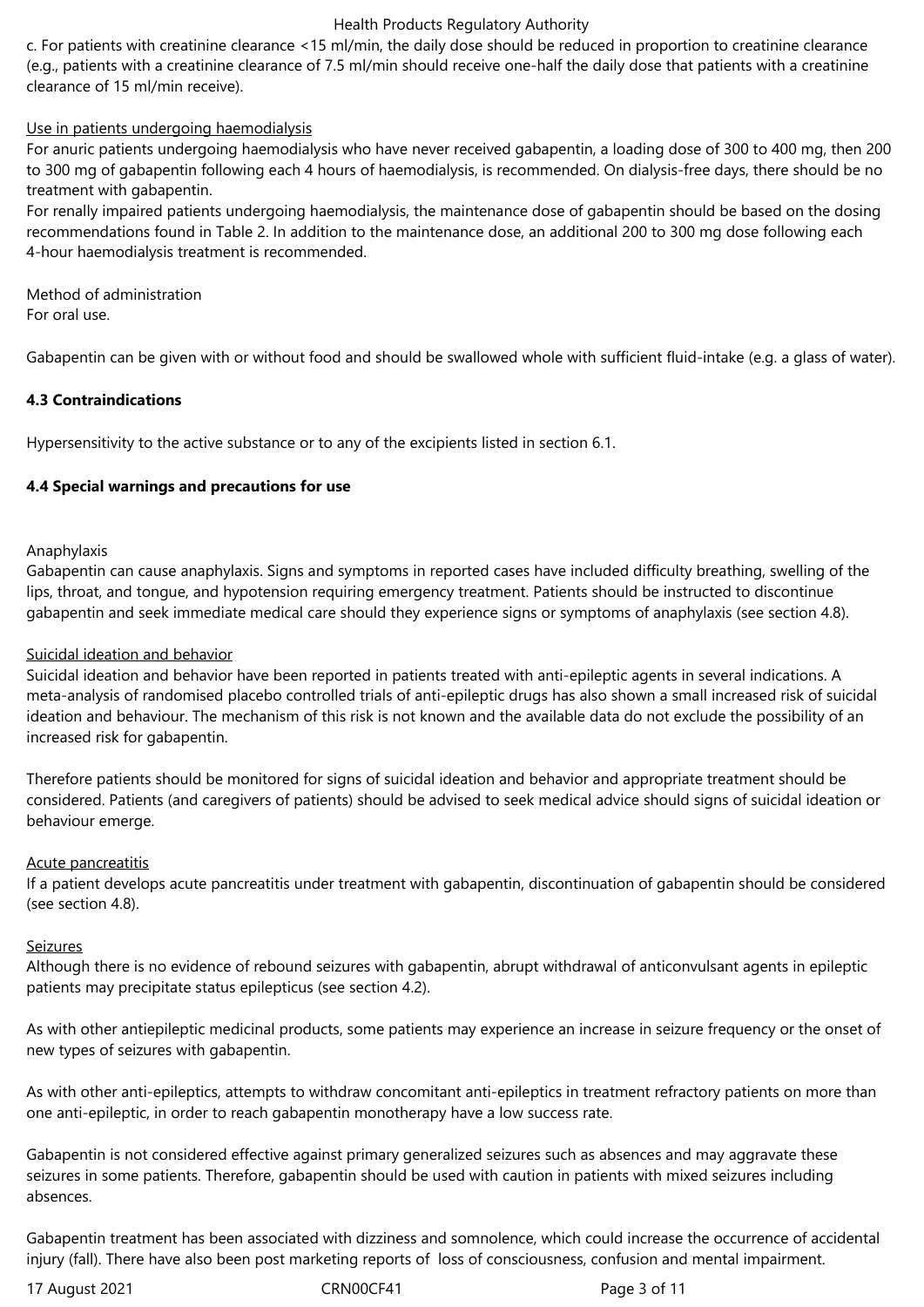Therefore, patients should be advised to exercise caution until they are familiar with the potential effects of the medicinal product.

## Concomitant use with opioids and other CNS depressants

Patients who require concomitant treatment with central nervous system (CNS) depressants, including opioids, should be carefully observed for signs of CNS depression, such as somnolence, sedation and respiratory depression. Patients who use gabapentin and morphine concomitantly may experience increases in gabapentin concentrations. The dose of gabapentin, or concomitant treatment with CNS depressants including opioids, should be reduced appropriately (see section 4.5).

Caution is advised when prescribing gabapentin concomitantly with opioids due to risk of CNS depression. In a population-based, observational, nested case-control study of opioid users, co‑prescription of opioids and gabapentin was associated with an increased risk for opioid-related death compared to opioid prescription use alone (adjusted odds ratio [aOR], 1.49 [95% CI, 1.18 to 1.88, p<0.001]).

## Respiratory depression

Gabapentin has been associated with severe respiratory depression. Patients with compromised respiratory function, respiratory or neurological disease, renal impairment, concomitant use of CNS depressants and the elderly might be at higher risk of experiencing this severe adverse reaction. Dose adjustments might be necessary in these patients.

## Elderly (over 65 years of age)

No systematic studies in patients 65 years or older have been conducted with gabapentin. In one double blind study in patients with neuropathic pain, somnolence, peripheral oedema and asthenia occurred in a somewhat higher percentage in patients aged 65 years or above, than in younger patients. Apart from these findings, clinical investigations in this age group do not indicate an adverse event profile different from that observed in younger patients.

## Abuse and Dependence

Cases of abuse and dependence have been reported in the post marketing database. Carefully evaluate patients for a history of drug abuse and observe them for possible signs of gabapentin abuse e.g. drug-seeking behavior, dose escalation, development of tolerance.

# Paediatric population

The effects of long-term (greater than 36 weeks) gabapentin therapy on learning, intelligence, and development in children and adolescents have not been adequately studied. The benefits of prolonged therapy must therefore be weighed against the potential risks of such therapy.

# **Drug Rash with Eosinophilia and Systemic Symptoms (DRESS)**

Severe, life-threatening, systemic hypersensitivity reactions such as Drug rash with eosinophilia and systemic symptoms (DRESS) have been reported in patients taking antiepileptic drugs including gabapentin (see section 4.8).

It is important to note that early manifestations of hypersensitivity, such as fever or lymphadenopathy, may be present even though rash is not evident. If such signs or symptoms are present, the patient should be evaluated immediately. Gabapentin should be discontinued if an alternative etiology for the signs or symptoms cannot be established.

### Laboratory tests

False positive readings may be obtained in the semi-quantitative determination of total urine protein by dipstick tests. It is therefore recommended to verify such a positive dipstick test result by methods based on a different analytical principle such as the Biuret method, turbidimetric or dye-binding methods, or to use these alternative methods from the beginning.

# **4.5 Interaction with other medicinal products and other forms of interactions**

There are spontaneous and literature case reports of respiratory depression, sedation and death associated with gabapentin when co-administered with CNS depressants, including opioids. In some of these reports, the authors considered the combination of gabapentin with opioids to be a particular concern in frail patients, in the elderly, in patients with serious underlying respiratory disease, with polypharmacy, and in those with substance abuse disorders.

In a study involving healthy volunteers (N=12), when a 60mg controlled-release morphine capsule was administered 2 hours prior to a 600mg gabapentin capsule, mean gabapentin AUC increased by 44% compared to gabapentin administered without morphine. Therefore, patients who require concomitant treatment with opioidsshould be carefully observed for signs of CNS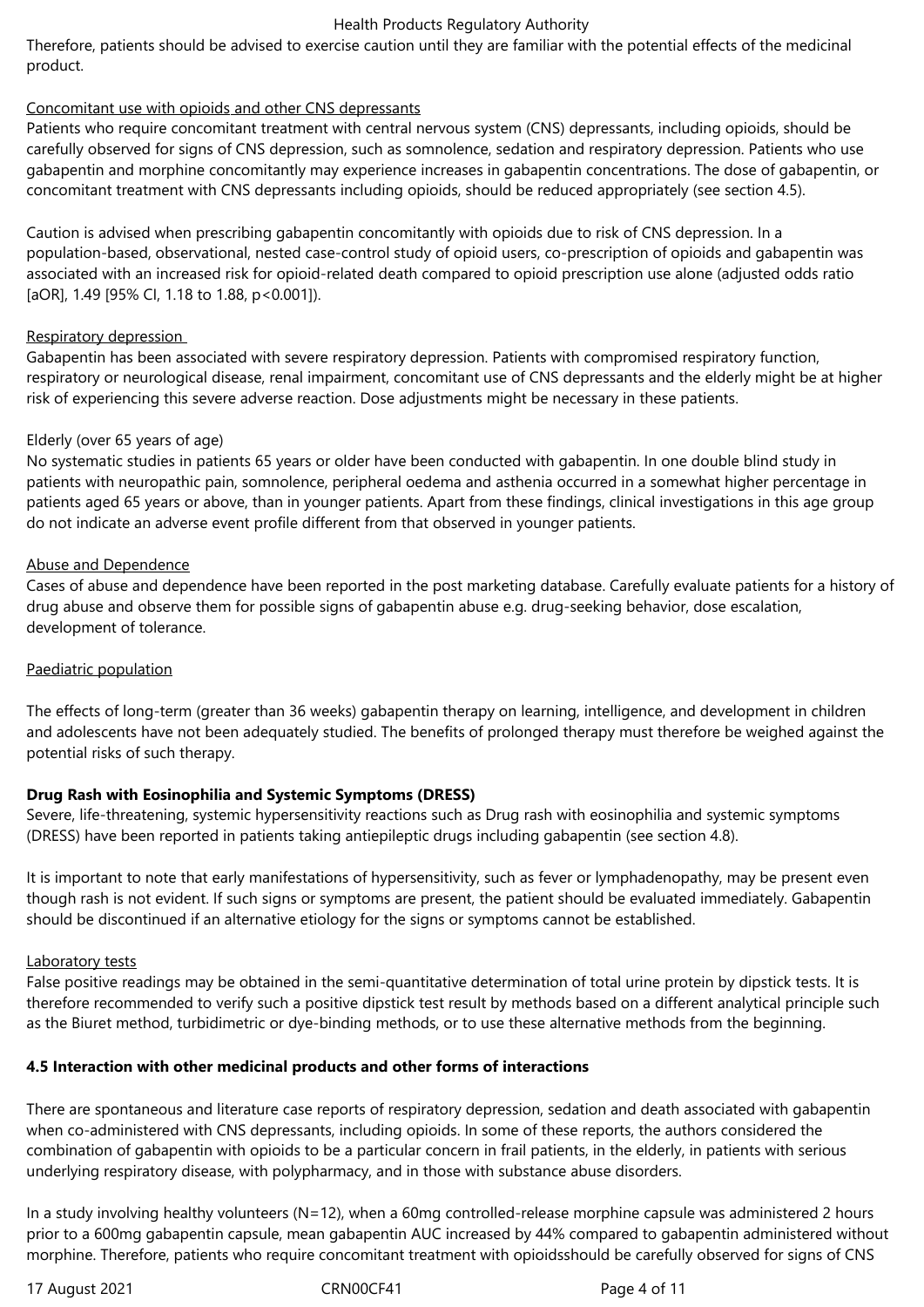depression, such as somnolence, sedation and respiratory depression and the dose of gabapentin or opioid should be reduced appropriately.

No interaction between gabapentin and phenobarbital, phenytoin, valproic acid, or carbamazepine has been observed. Gabapentin steady-state pharmacokinetics are similar for healthy subjects and patients with epilepsy receiving these

anti-epileptic agents.

Coadministration of gabapentin with oral contraceptives containing norethindrone and/or ethinyl estradiol, does not influence the steady-state pharmacokinetics of either component.

Coadministration of gabapentin with antacids containing aluminium and magnesium, reduces gabapentin bioavailability up to 24%. It is recommended that gabapentin be taken at the earliest two hours following antacid administration.

Renal excretion of gabapentin is unaltered by probenecid.

A slight decrease in renal excretion of gabapentin that is observed when it is coadministered with cimetidine is not expected to be of clinical importance.

## **4.6 Fertility, pregnancy and lactation**

## **Pregnancy**

# *Risk related to epilepsy and antiepileptic medicinal products in general:*

The risk of birth defects is increased by a factor of  $2 - 3$  in the offspring of mothers treated with an antiepileptic medicinal product. Most frequently reported are cleft lip, cardiovascular malformations and neural tube defects. Multiple antiepileptic drug therapy may be associated with a higher risk of congenital malformations than monotherapy, therefore it is important that monotherapy is practised whenever possible. Specialist advice should be given to women who are likely to become pregnant or who are of childbearing potential and the need for antiepileptic treatment should be reviewed when a woman is planning to become pregnant. No sudden discontinuation of antiepileptic therapy should be undertaken as this may lead to breakthrough seizures, which could have serious consequences for both mother and child. Developmental delay in children of mothers with epilepsy has been observed rarely. It is not possible to differentiate if the developmental delay is caused by genetic, social factors, maternal epilepsy or the antiepileptic therapy.

## *Risk related to gabapentin:*

Gabapentin crosses the human placenta.

There are no or limited amount of data from the use of gabapentin in pregnant women.

Studies in animals have shown reproductive toxicity (see section 5.3). The potential risk for humans is unknown. Gabapentin should not be used during pregnancy unless the potential benefit to the mother clearly outweighs the potential risk to the foetus.

No definite conclusion can be made as to whether gabapentin is causally associated with an increased risk of congenital malformations when taken during pregnancy, because of epilepsy itself and the presence of concomitant antiepileptic medicinal products during each reported pregnancy.

# Breast-feeding

Gabapentin is excreted in human milk. Because the effect on the breast-fed infant is unknown, caution should be exercised when gabapentin is administered to a breast-feeding mother. Gabapentin should be used in breast-feeding mothers only if the benefits clearly outweigh the risks.

### Fertility

There is no effect on fertility in animal studies (see section 5.3).

# **4.7 Effects on ability to drive and use machines**

Gabapentin may have minor or moderate influence on the ability to drive and use machines. Gabapentin acts on the central nervous system and may cause drowsiness, dizziness or other related symptoms. Even, if they were only of mild or moderate degree, these undesirable effects could be potentially dangerous in patients driving or operating machinery. This is especially true at the beginning of the treatment and after increase in dose.

### **4.8 Undesirable effects**

The adverse reactions observed during clinical studies conducted in epilepsy (adjunctive and monotherapy) and neuropathic pain have been provided in a single list below by class and frequency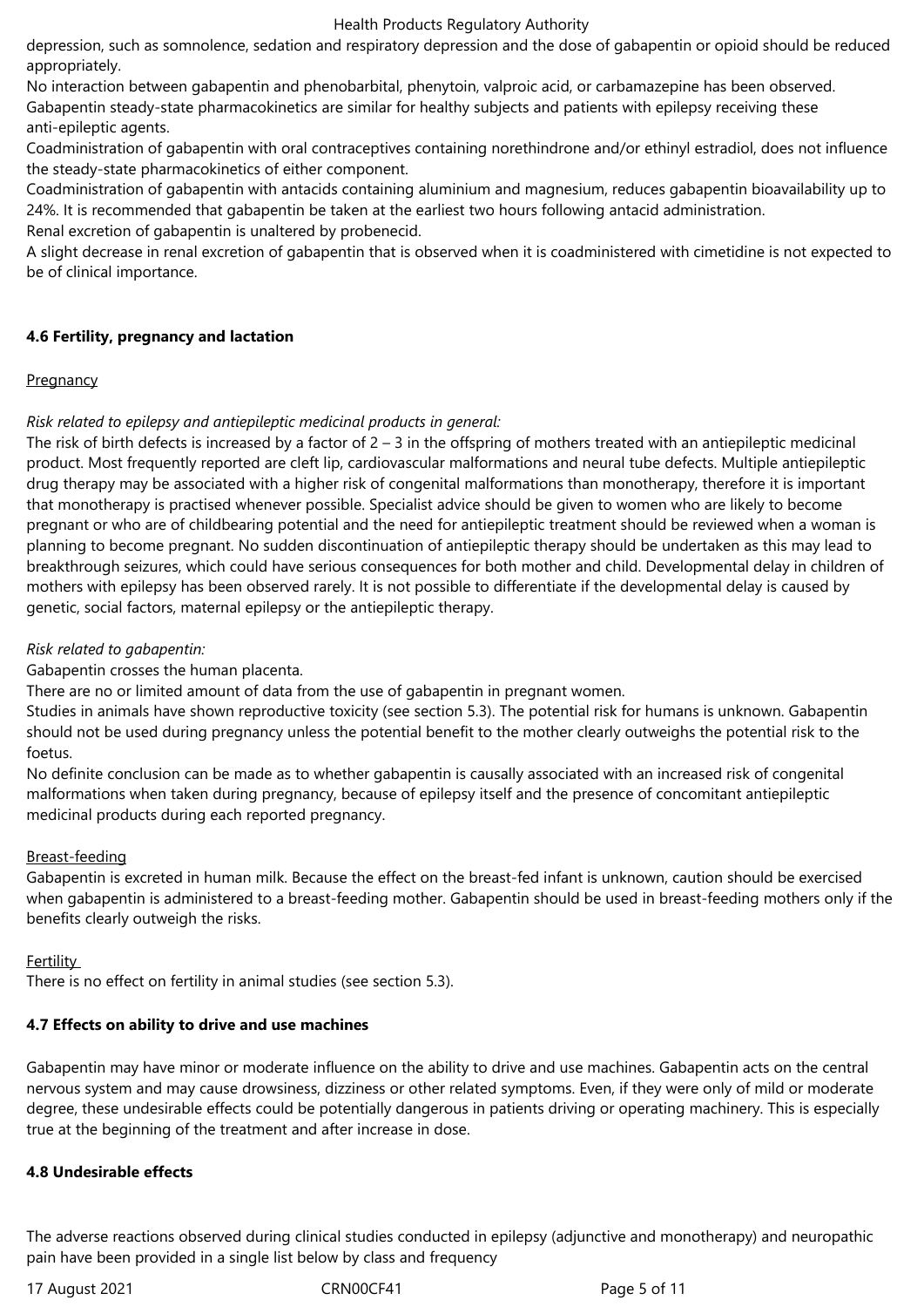very common (≥ 1/10); common (≥1/100 to <1/10), uncommon (≥ 1/1000 to <1/100); rare (≥1/10,000 to <1/1,000); very rare (< 1/10000) . Where an adverse reaction was seen at different frequencies in clinical studies, it was assigned to the highest frequency reported.

Additional reactions reported from post-marketing experience are included as frequency Not known (cannot be estimated from the available data) in italics in the list below.

Within each frequency grouping, undesirable effects are presented in order of decreasing seriousness.

*Infections and infestations* Very Common: Viral infection Common: Pneumonia, respiratory infection, urinary tract infection, infection, otitis media

*Blood and the lymphatic system disorders* Common: leucopenia Not known: *thrombocytopenia* 

*Immune system disorders*

Uncommon: allergic reactions (e.g. urticaria) Not known: hypersensitivity syndrome, a systemic reaction with a variable presentation that can include fever, rash, hepatitis, lymphadenopathy, eosinophilia, and sometimes other signs and symptoms, anaphylaxis (see section 4.4)

#### *Metabolism and Nutrition Disorders*

Common: anorexia, increased appetite Uncommon: hyperglycaemia (most often observed in patients with diabetes) Rare: hypoglycaemia (most often observed in patients with diabetes) Not known: hyponatraemia

*Psychiatric disorders* Common: hostility, confusion and emotional lability, depression, anxiety, nervousness, thinking abnormal Unknown: agitation Not known: hallucinations

#### *Nervous system disorders*

Very Common: somnolence, dizziness, ataxia Common: convulsions, hyperkinesias, dysarthria, amnesia, tremor, insomnia, headache, sensations such as paresthesia, hypaesthesia, coordination abnormal, nystagmus, increased, decreased, or absent reflexes Uncommon: hypokinesia, mental impairment Rare: loss of consciousness Not known: other movement disorders (e.g. choreoathetosis, dyskinesia, dystonia)

*Eye disorders* Common: visual disturbances such as amblyopia, diplopia

*Ear and Labyrinth disorders* Common: vertigo Not known: *tinnitus* 

*Cardiac disorders* Uncommon: palpitations

*Vascular disorders* Common: hypertension, vasodilatation

*Respiratory, thoracic and mediastinal disorders* Common: dyspnoea, bronchitis, pharyngitis, cough, rhinitis Rare: Respiratory depression

#### *Gastrointestinal disorders*

17 August 2021 **CRN00CF41** CRN00CF41 **Page 6 of 11**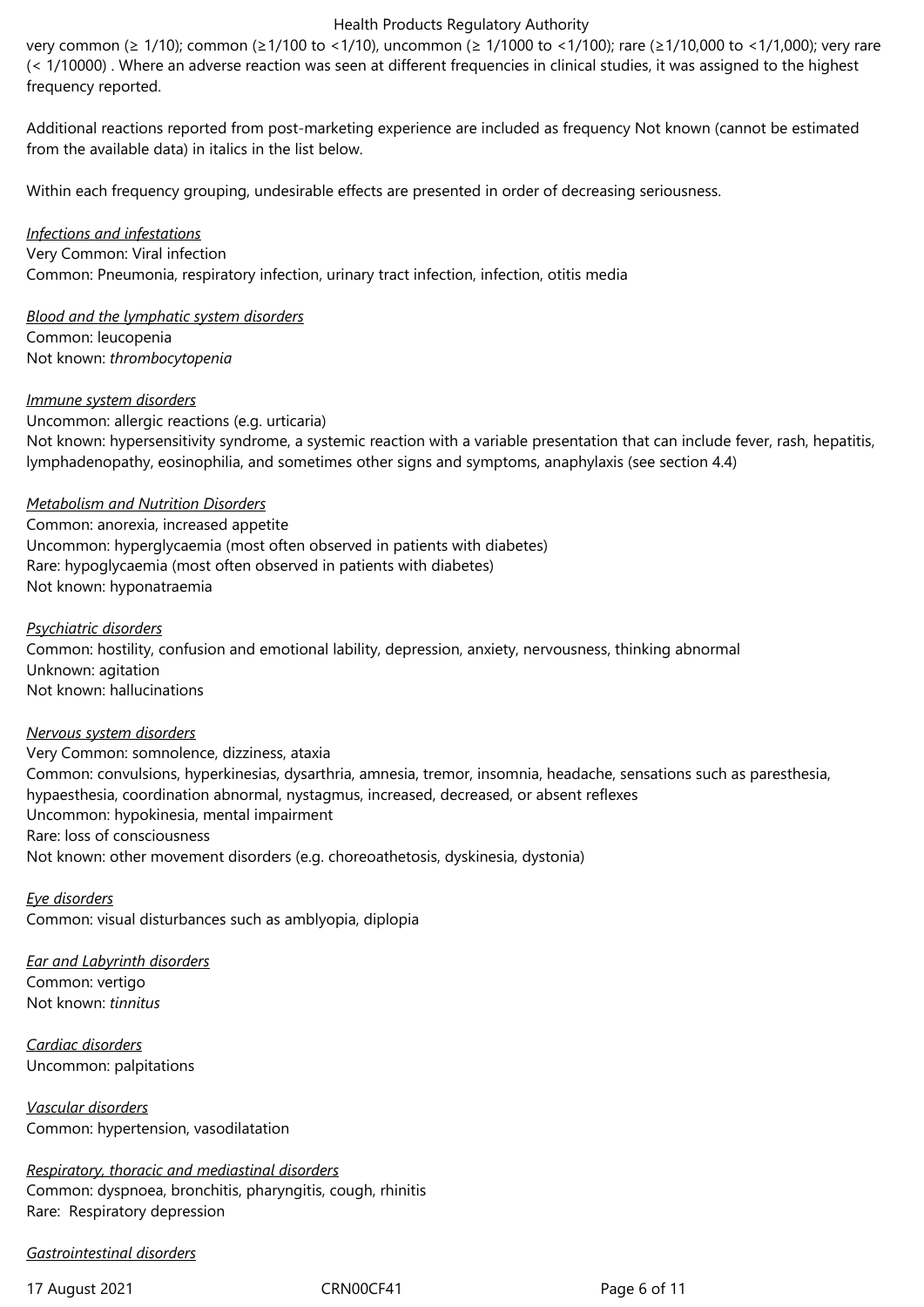Not known: pancreatitis Uncommon: dysphagia

*Hepatobiliary disorders* Not known: hepatitis, jaundice

#### *Skin and subcutaneous tissue disorders*

Common: facial oedema, purpura most often described as bruises resulting from physical trauma, rash, pruritus, acne Not known: Stevens-Johnson syndrome, angioedema, erythema multiforme, alopecia, drug rash with eosinophilia and systemic symptoms (see section 4.4)

*Musculoskeletal and connective tissue disorders* Common: arthralgia, myalgia, back pain, twitching Not known: myoclonus , rhabdomyolysis

*Renal and urinary disorders* Not known: acute renal failure, incontinence

#### *Reproductive system and breast disorders*

Common: impotence Not known: *breast hypertrophy, gynaecomastia, sexual dysfunction (including changes in libido, ejaculation disorders and anorgasmia)*

#### *General disorders and administration site conditions*

Very Common: fatigue, fever Common: peripheral oedema, abnormal gait, asthenia, pain, malaise, flu syndrome Uncommon: generalized oedema Not known: withdrawal reactions (mostly anxiety, insomnia, nausea, pains, sweating), chest pain. Sudden unexplained deaths have been reported where a causal relationship to treatment with gabapentin has not been established*.*

#### *Investigations*

Common: WBC (white blood cell count) decreased, weight gain Uncommon: elevated liver function tests SGOT (AST), SGPT (ALT) and bilirubin Not known: blood creatine phosphokinase increased

*Injury, poisoning and procedural complications* Common: accidental injury, fracture, abrasion Uncommon : fall

Under treatment with gabapentin cases of acute pancreatitis were reported. Causality with gabapentin is unclear (see section 4.4).

In patients on haemodialysis due to end-stage renal failure, myopathy with elevated creatine kinase levels has been reported

Respiratory tract infections, otitis media, convulsions and bronchitis were reported only in clinical studies in children. Additionally, in clinical studies in children, aggressive behaviour and hyperkinesias were reported commonly.

### Reporting of suspected adverse reactions

Reporting suspected adverse reactions after authorisation of the medicinal product is important. It allows continued monitoring of the benefit/risk balance of the medicinal product. Healthcare professionals are asked to report any suspected adverse reactions via HPRA Pharmacovigilance Website: www.hpra.ie

#### **4.9 Overdose**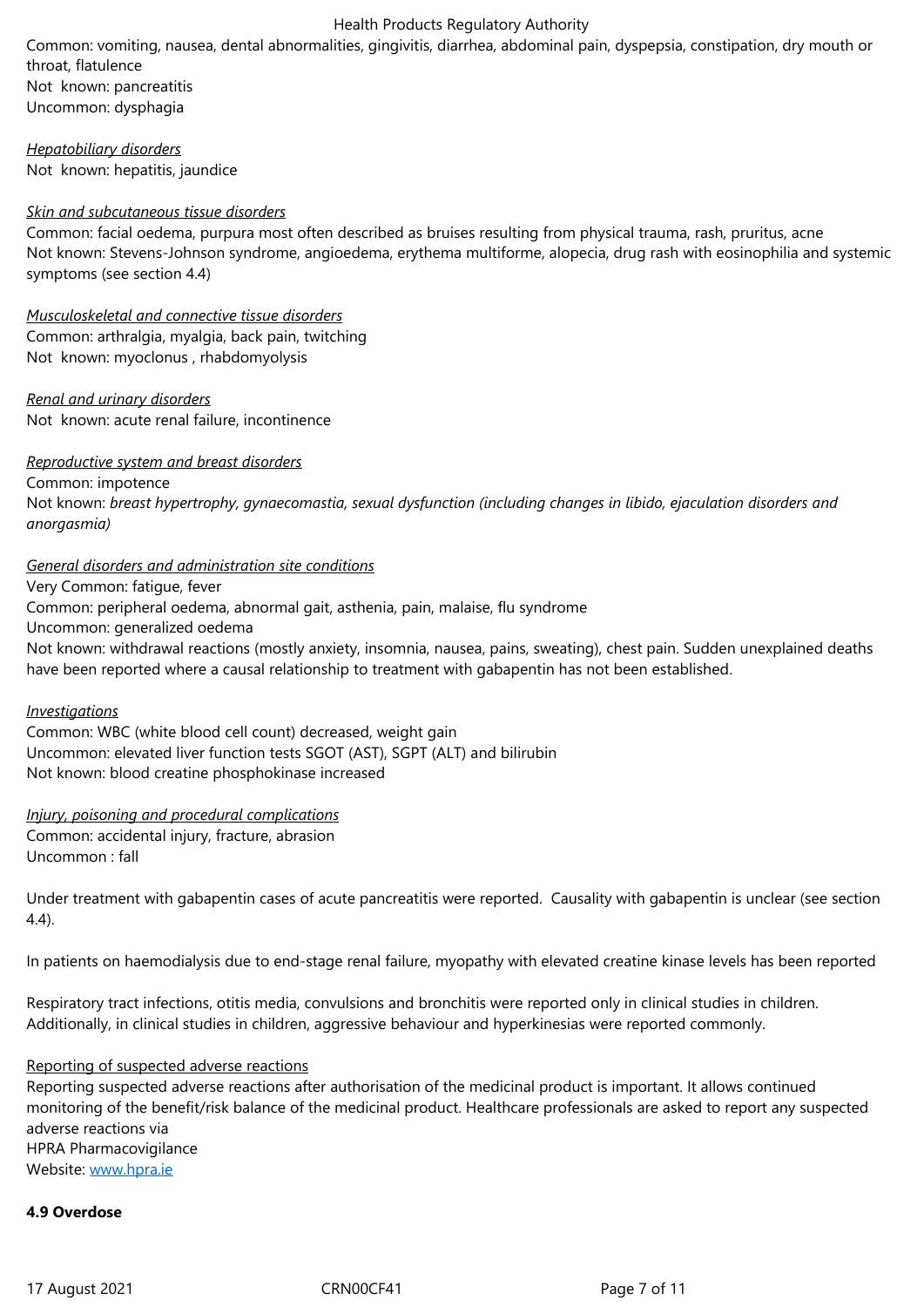Acute, life-threatening toxicity has not been observed with gabapentin overdoses of up to 49 g. Symptoms of the overdoses included dizziness, double vision, slurred speech, drowsiness, loss of consciousness ,lethargy and mild diarrhoea. All patients recovered fully with supportive care. Reduced absorption of gabapentin at higher doses may limit drug absorption at the time of overdosing and, hence, minimise toxicity from overdoses.

Overdoses of gabapentin, particularly in combination with other CNS depressant medications, may result in coma

Although gabapentin can be removed by haemodialysis, based on prior experience it is not usually required. However, in patients with severe renal impairment, haemodialysis may be indicated.

An oral lethal dose of gabapentin was not identified in mice and rats given doses as high as 8000 mg/kg. Signs of acute toxicity in animals included ataxia, laboured breathing, ptosis, hypoactivity, or excitation.

## **5 PHARMACOLOGICAL PROPERTIES**

## **5.1 Pharmacodynamic properties**

Pharmacotherapeutic groups: Other antiepileptics, ATC code: N03AX12

## Mechanism of action

Gabapentin readily enters the brain and prevents seizures in a number of animal models of epilepsy. Gabapentin does not possess affinity for either GABAA or GABAB receptor nor does it alter the metabolism of GABA. It does not bind to other neurotransmitter receptors of the brain and does not interact with sodium channels. Gabapentin binds with high affinity to the α2δ (alpha-2-delta) subunit of voltage-gated calcium channels and it is proposed that binding to the α2δ subunit may be involved in gabapentin's antiseizure effects in animals. Broad panel screening does not suggest any other drug targets other than α2δ.

Evidence from several preclinical models inform that the pharmacological activity of gabapentin may be mediated via binding to α2δ through a reduction in release of excitatory neurotransmitters in regions of the central nervous system. Such activity may underlie gabapentin's anti-seizure activity. The relevance of these actions of gabapentin to the anticonvulsant effects in humans remains to be established.

Gabapentin also displays efficacy in several preclinical animal pain models. Specific binding of gabapentin to the α2δ subunit is proposed to result in several different actions that may be responsible for analgesic activity in animal models. The analgesic activities of gabapentin may occur in the spinal cord as well as at higher brain centers through interactions with descending pain inhibitory pathways. The relevance of these pre-clinical properties to clinical action in humans is unknown.

### Clinical efficacy and safety

A clinical trial of adjunctive treatment of partial seizures in paediatric subjects, ranging in age from 3 to 12 years, showed a numerical but not statistically significant difference in the 50% responder rate in favour of the gabapentin group compared to placebo. Additional post-hoc analyses of the responder rates by age did not reveal a statistically significant effect of age, either as a continuous or dichotomous variable (age groups 3-5 and 6-12 years).

The data from this additional post-hoc analysis are summarised in the table below:

| Response ( $\geq$ 50% Improved) by Treatment and Age MITT* Population |               |                       |         |
|-----------------------------------------------------------------------|---------------|-----------------------|---------|
| Age Category                                                          | Placebo       | Gabapentin            | P-Value |
| < 6 Years Old                                                         | 4/21 (19.0%)  | 4/17 (23.5%)          | 0.7362  |
| 6 to 12 Years Old                                                     | 17/99 (17.2%) | $20/96(20.8%)$ 0.5144 |         |

\*The modified intent to treat population was defined as all patients randomised to study medication who also had evaluable seizure diaries available for 28 days during both the baseline and double-blind phases.

### **5.2 Pharmacokinetic properties**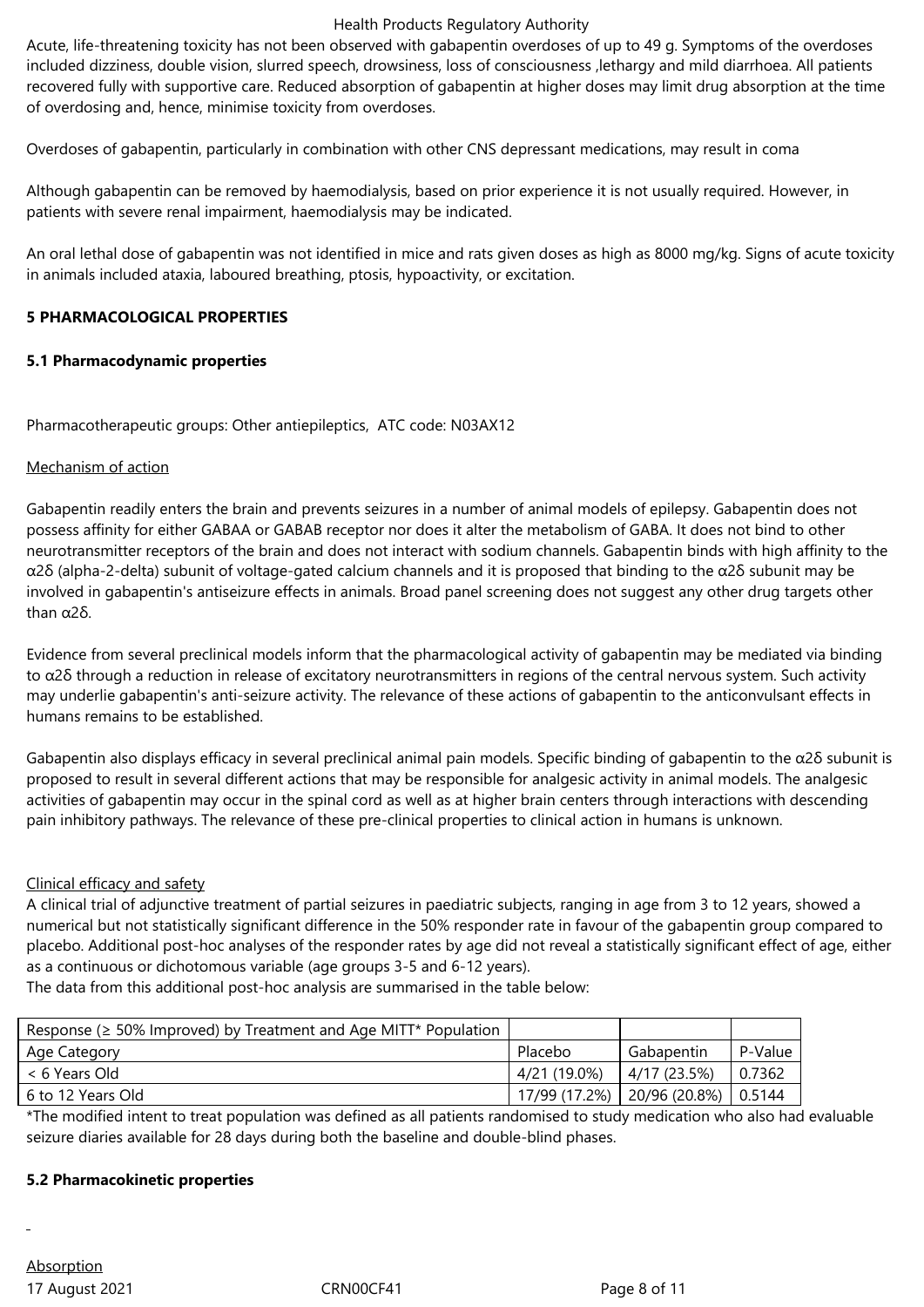Following oral administration, peak plasma gabapentin concentrations are observed within 2 to 3 hours. Gabapentin bioavailability (fraction of dose absorbed) tends to decrease with increasing dose. Absolute bioavailability of a 300 mg capsule is approximately 60%. Food, including a high-fat diet, has no clinically significant effect on gabapentin pharmacokinetics. Gabapentin pharmacokinetics are not affected by repeated administration. Although plasma gabapentin concentrations were generally between 2 μg/ml and 20 μg/ml in clinical studies, such concentrations were not predictive of safety or efficacy. Pharmacokinetic parameters are given in Table 3.

Table 3

Summary of gabapentin mean (%CV) steady-state pharmacokinetic parameters following every eight hours administration

| Pharmacokinetic parameter                                                 | 300 mg<br>$(N = 7)$ |           | 400 mg<br>$(N = 14)$ |      | 800 mg<br>$(N=14)$ |      |
|---------------------------------------------------------------------------|---------------------|-----------|----------------------|------|--------------------|------|
|                                                                           | Mean                | %CV       | Mean                 | %CV  | Mean               | %CV  |
| $C_{\text{max}}$ (µg/ml)                                                  | 4.02                | (24)      | 5.74                 | (38) | 8.71               | (29) |
| $t_{\text{max}}$ (hr)                                                     | 2.7                 | (18)      | 2.1                  | (54) | 1.6                | (76) |
| $T1/2$ (hr)                                                               | 5.2                 | (12)      | 10.8                 | (89) | 10.6               | (41) |
| AUC $(0-8) \mu g \cdot hr/ml$                                             | 24.8                | (24)      | 34.5                 | (34) | 51.4               | (27) |
| Ae% (%)                                                                   | <b>NA</b>           | <b>NA</b> | 47.2                 | (25) | 34.4               | (37) |
| $C_{\text{max}}$ = Maximum steady state plasma concentration              |                     |           |                      |      |                    |      |
| $t_{max}$ = Time for $C_{max}$                                            |                     |           |                      |      |                    |      |
| $T1/2$ = Elimination half-life                                            |                     |           |                      |      |                    |      |
| $AUC(0-8)$ = Steady state area under plasma concentration-time curve from |                     |           |                      |      |                    |      |
| time 0 to 8 hours postdose                                                |                     |           |                      |      |                    |      |
| Ae% = Percent of dose excreted unchanged into the urine from time 0 to 8  |                     |           |                      |      |                    |      |
| hours postdose                                                            |                     |           |                      |      |                    |      |
| $NA = Not available$                                                      |                     |           |                      |      |                    |      |

## Distribution

Gabapentin is not bound to plasma proteins and has a volume of distribution equal to 57.7 litres. In patients with epilepsy, gabapentin concentrations in cerebrospinal fluid (CSF) are approximately 20% of corresponding steady-state trough plasma concentrations. Gabapentin is present in the breast milk of breast-feeding women.

# Biotransformation

There is no evidence of gabapentin metabolism in humans. Gabapentin does not induce hepatic mixed function oxidase enzymes responsible for drug metabolism.

# **Elimination**

Gabapentin is eliminated unchanged solely by renal excretion. The elimination half-life of gabapentin is independent of dose and averages 5 to 7 hours.

In elderly patients, and in patients with impaired renal function, gabapentin plasma clearance is reduced. Gabapentin elimination-rate constant, plasma clearance, and renal clearance are directly proportional to creatinine clearance.

Gabapentin is removed from plasma by haemodialysis. Dosage adjustment in patients with compromised renal function or undergoing haemodialysis is recommended (see section 4.2).

Gabapentin pharmacokinetics in children were determined in 50 healthy subjects between the ages of 1 month and 12 years. In general, plasma gabapentin concentrations in children> 5 years of age are similar to those in adults when dosed on a mg/kg basis. In a pharmacokinetic study in 24 healthy paediatric subjects aged between 1 month and 48 months, an approximately 30% lower exposure (AUC), lower Cmax and higher clearance per body weight have been observed in comparison to available reported data in children older than 5 years.

# Linearity/Non-linearity

Gabapentin bioavailability (fraction of dose absorbed) decreases with increasing dose which imparts non-linearity to pharmacokinetic parameters which include the bioavailability parameter (F) e.g. Ae%, CL/F, Vd/F. Elimination pharmacokinetics (pharmacokinetic parameters which do not include F such as CLr and T1/2), are best described by linear pharmacokinetics. Steady state plasma gabapentin concentrations are predictable from single-dose data.

# **5.3 Preclinical safety data**

*Carcinogenesis*

17 August 2021 **CRNOOCF41** CRNOOCF41 **Page 9 of 11**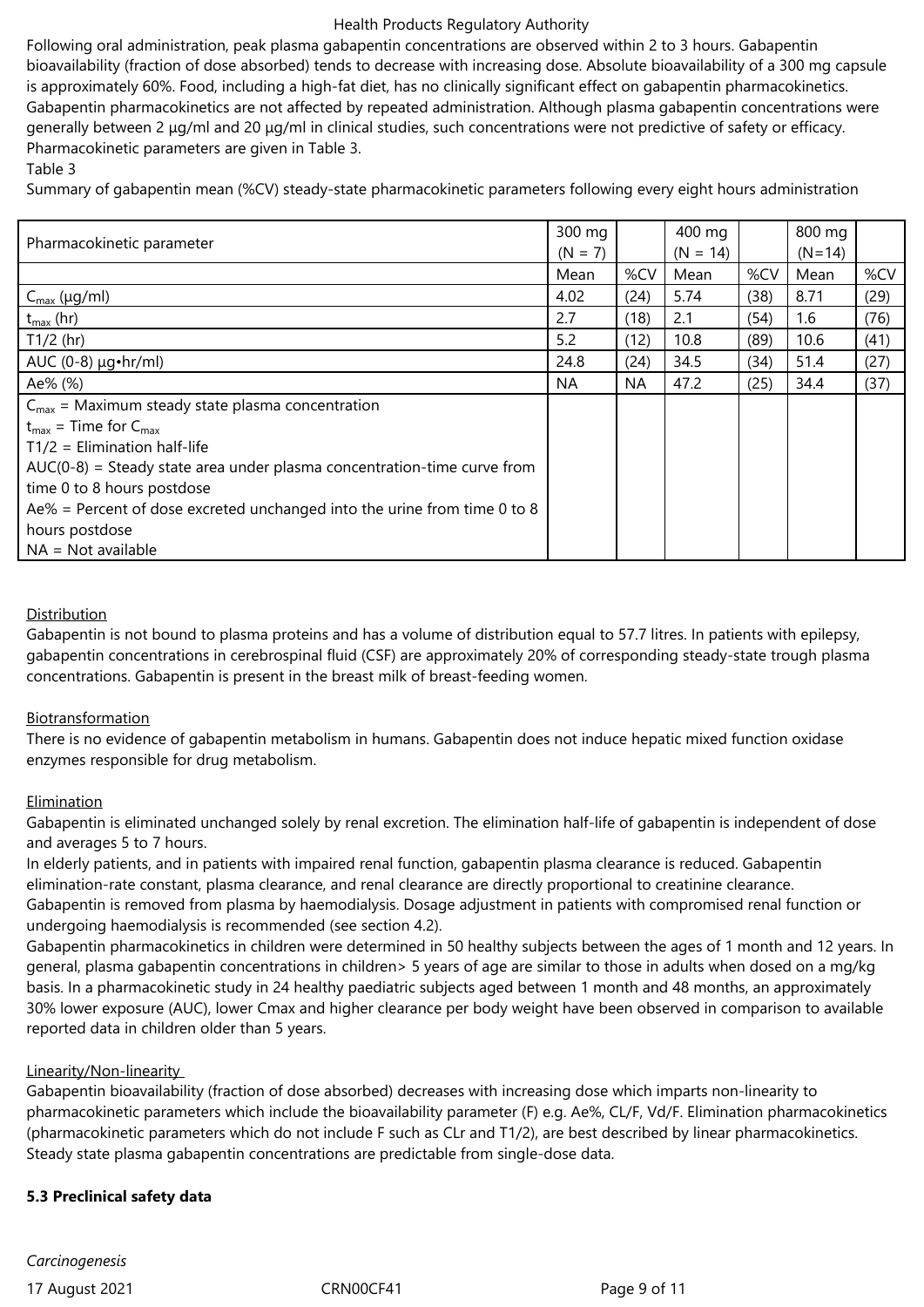highest dose. Peak plasma drug concentrations in rats at 2000 mg/kg/day are 10 times higher than plasma concentrations in humans given 3600 mg/day. The pancreatic acinar cell tumors in male rats are low-grade malignancies, did not affect survival, did not metastasize or invade surrounding tissue, and were similar to those seen in concurrent controls. The relevance of these pancreatic acinar cell tumors in male rats to carcinogenic risk in humans is unclear.

## *Mutagenesis*

Gabapentin demonstrated no genotoxic potential. It was not mutagenic *in vitro* in standard assays using bacterial or mammalian cells. Gabapentin did not induce structural chromosome aberrations in mammalian cells *in vitro* or *in vivo*, and did not induce micronucleus formation in the bone marrow of hamsters.

## *Impairment of Fertility*

No adverse effects on fertility or reproduction were observed in rats at doses up to 2000 mg/kg (approximately five times the maximum daily human dose on a mg/m2 of body surface area basis).

## *Teratogenesis*

Gabapentin did not increase the incidence of malformations, compared to controls, in the offspring of mice, rats, or rabbits at doses up to 50, 30 and 25 times respectively, the daily human dose of 3600 mg, (four, five or eight times, respectively, the human daily dose on a mg/m2 basis).

Gabapentin induced delayed ossification in the skull, vertebrae, forelimbs, and hindlimbs in rodents, indicative of fetal growth retardation. These effects occurred when pregnant mice received oral doses of 1000 or 3000 mg/kg/day during organogenesis and in rats given 500, 1000, or 2000 mg/kg prior to and during mating and throughout gestation. These doses are approximately 1 to 5 times the human dose of 3600 mg on a mg/m2 basis.

No effects were observed in pregnant mice given 500 mg/kg/day (approximately 1/2 of the daily human dose on a mg/m2 basis).

An increased incidence of hydroureter and/or hydronephrosis was observed in rats given 2000 mg/kg/day in a fertility and general reproduction study, 1500 mg/kg/day in a teratology study, and 500, 1000, and 2000 mg/kg/day in a perinatal and postnatal study. The significance of these findings is unknown, but they have been associated with delayed development. These doses are also approximately 1 to 5 times the human dose of 3600 mg on a mg/m2 basis.

In a teratology study in rabbits, an increased incidence of post-implantation fetal loss, occurred in pregnant rabbits given 60, 300, and 1500 mg/kg/day during organogenesis. These doses are approximately 0.3 to 8 times the daily human dose of 3600 mg on a mg/m2 basis. The margins of safety are insufficient to rule out the risk of these effects in humans.

# **6 PHARMACEUTICAL PARTICULARS**

# **6.1 List of excipients**

# **Core tablet**

Maize starch, Copovidone, Poloxamer 407, Hydroxypropyl cellulose (E463) Magnesium stearate (E572)

# **Coating**

Hydroxypropyl cellul[ose \(E4](http://en.wikipedia.org/wiki/E572)63) Talc

# **Printing ink composition**

Propylene glycol, Shellac glaze, Iron oxide black (E172), Ammonium hydroxide

# **6.2 Incompatibilities**

17 August 2021 CRN00CF41 Page 10 of 11